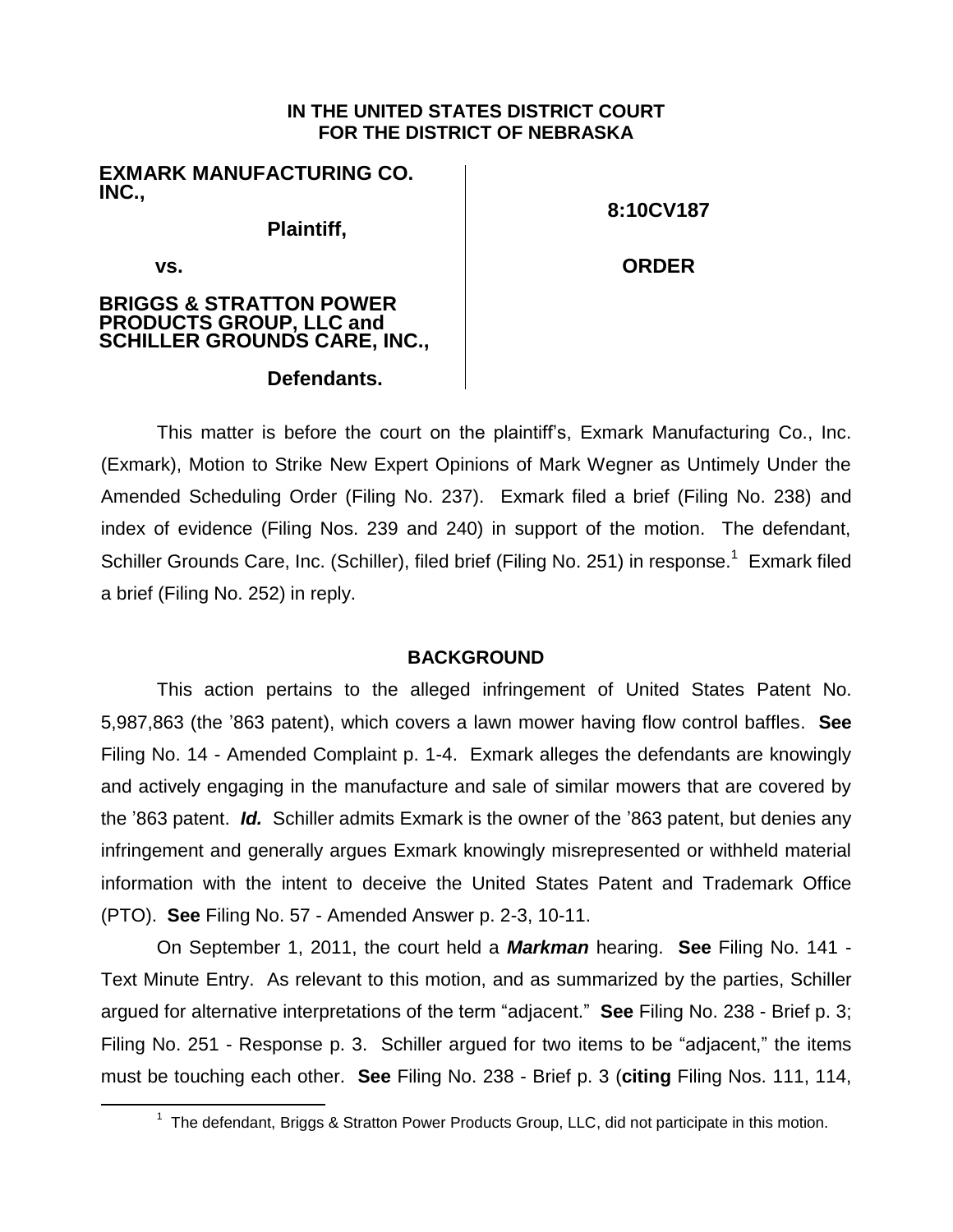and 127); Filing No. 251 - Response p. 3. Schiller alternatively argued two items are "adjacent" if the items were near each other with nothing in between the items. **See** Filing No. 238 - Brief p. 3; Filing No. 251 - Response p. 3; Filing No. 239-3 Ex. 2 - *Markman* Hrg. Tr. p. 42. Following the hearing, on November 29, 2011, the court entered a Memorandum and Order resolving several claim construction issues in the disputed patent. **See** Filing No. 156 - Memorandum and Order. Regarding the term "adjacent," the court determined:

> The court finds no support for defendants' proposed construction and finds no construction of this term is necessary. The meaning is relatively clear in the context of the patent as a whole. The word "adjacent" refers to parts that are near one another, but it does not require touching. There is a presumption that words in a claim mean the same thing. **See** *PODS, Inc. v. Porta Stor, Inc.*, 484 F.3d 1359, 1366 (Fed. Cir. 2007). The word "adjacent" is used throughout the specification to mean "near." There is nothing in the prosecution history that justifies a change from the ordinary meaning of adjacent, and the court will not do so.

### *Id.* at 8-9.

Thereafter, on May 8, 2012, on the parties' motion, the court stayed this case while the PTO considered and decided two patent reexaminations the defendants initiated to challenge the validity of the '863 patent. **See** Filing No. 197 - Order. On August 27, 2014, the parties filed a joint status report indicating the PTO "issued a Notice of Intent to Issue Ex Parte Reexamination Certificate confirming the patentability of the asserted claims of the patent in suit." **See** Filing No. 214. The court lifted the stay on August 28, 2014, and held a telephone conference on September 3, 2014, to discuss progression of the case. **See** Filing No. 215 - Text Order. The parties disagreed on the scope of supplemental expert reports. **See** Filing No. 238 - Brief p. 4-5; Filing No. 251 - Response p. 5. According to Exmark's counsel, during the conference, "Schiller admitted to the Court the reason Schiller did not want the Court to adopt [Exmark's limitation on supplementing expert reports] was because the new material and non-infringement argument Schiller wanted to add regarding 'adjacent' would not fall within that language." **See** Filing No. 239-7 Ex. 5 - Winkels' Nov. 6, 2014, Letter. $^2$  In the second amended progression order, the court adopted Exmark's proposed limitation on supplementation as follows: "All

l <sup>2</sup> Schiller did not contest Exmark's counsel's representation in Schiller's response to the instant motion.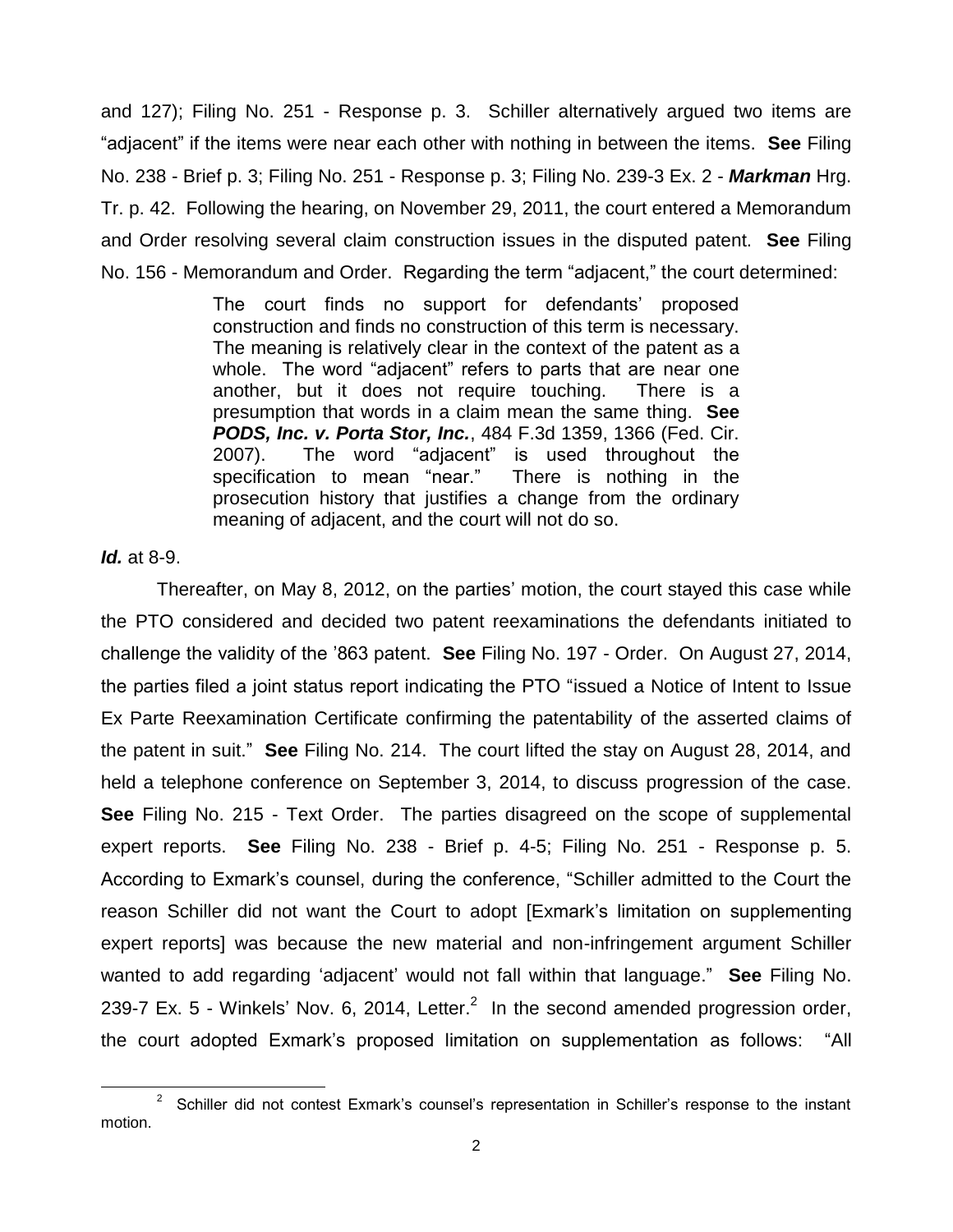supplementation shall be reasonably related to events occurring, and/or discovery provided, subsequent to issuance of the original expert reports, and the parties shall have the right to object to supplementation that is not so limited as untimely." **See** Filing No. 217 - Second Amended Order Setting Final Schedule for Progression of Case. $3$ 

Schiller served Mark J. Wegner's (Mr. Wegner) supplemental expert report on November 3, 2014. **See** Filing No. 239-2 Ex. 1 - Wegner's Supp. Expert Report. Mr. Wegner included within the supplemental report an opinion on what constitutes "adjacent" as used in the '863 patent. *Id.* ¶¶ 32-36, 53-54. Specifically, Mr. Wegner opined,

> [A] person of ordinary skill in the art, after reviewing how the term "adjacent" is used within the '863 patent, would understand that two components are not "adjacent" if they are not immediately next to each other. That is, two components are not "adjacent" if there is a separate component between the two referenced components.

Id. Mr. Wegner stated his "notion of 'adjacency,' which is supported by the specification of '863 patent, was confirmed by Exmark during the reexamination." *Id.*

On December 3, 2014, Exmark filed the instant motion seeking to strike paragraphs 32 through 36, 53, and 54 of Mr. Wegner's supplemental expert report that pertain to Mr. Wegner's new opinion of the term "adjacent." See Filing No. 237 - Motion.<sup>4</sup> Exmark contends Mr. Wegner's report presents a new opinion of the patent term "adjacent" that was never mentioned in his original report and contradicts the court's construction of "adjacent." *Id.* Exmark argues the referenced portions of Mr. Wegner's report are untimely because the paragraphs exceed the scope of permissible supplementation under the court's progression order. **See** Filing No. 238 - Brief. Exmark asserts Mr. Wegner's alleged support for his opinion is insufficient to render his opinion within the scope of the supplementation limitation. *Id.* Lastly, Exmark requests the court award fees and expenses associated with filing this motion. *Id.*

Schiller argues Mr. Wegner's supplemental opinion does not contradict the court's claim construction findings and is within the scope of the court's scheduling order. **See** Filing No. 251 - Response. Schiller contends Mr. Wegner's supplemental opinion merely

l

 $3$  The parties refer to the Amended Order Setting Final Schedule for Progression of Case (Filing No. 216). The court amended Filing No. 216 to properly reflect the deadlines and did not otherwise change the scope of supplementation. **Compare** Filing No. 216 ¶ 3 **with** Filing No. 217 ¶ 3.

 $4\,$  The court notes the parties attempted to reach an agreement on this issue before Exmark filed its motion.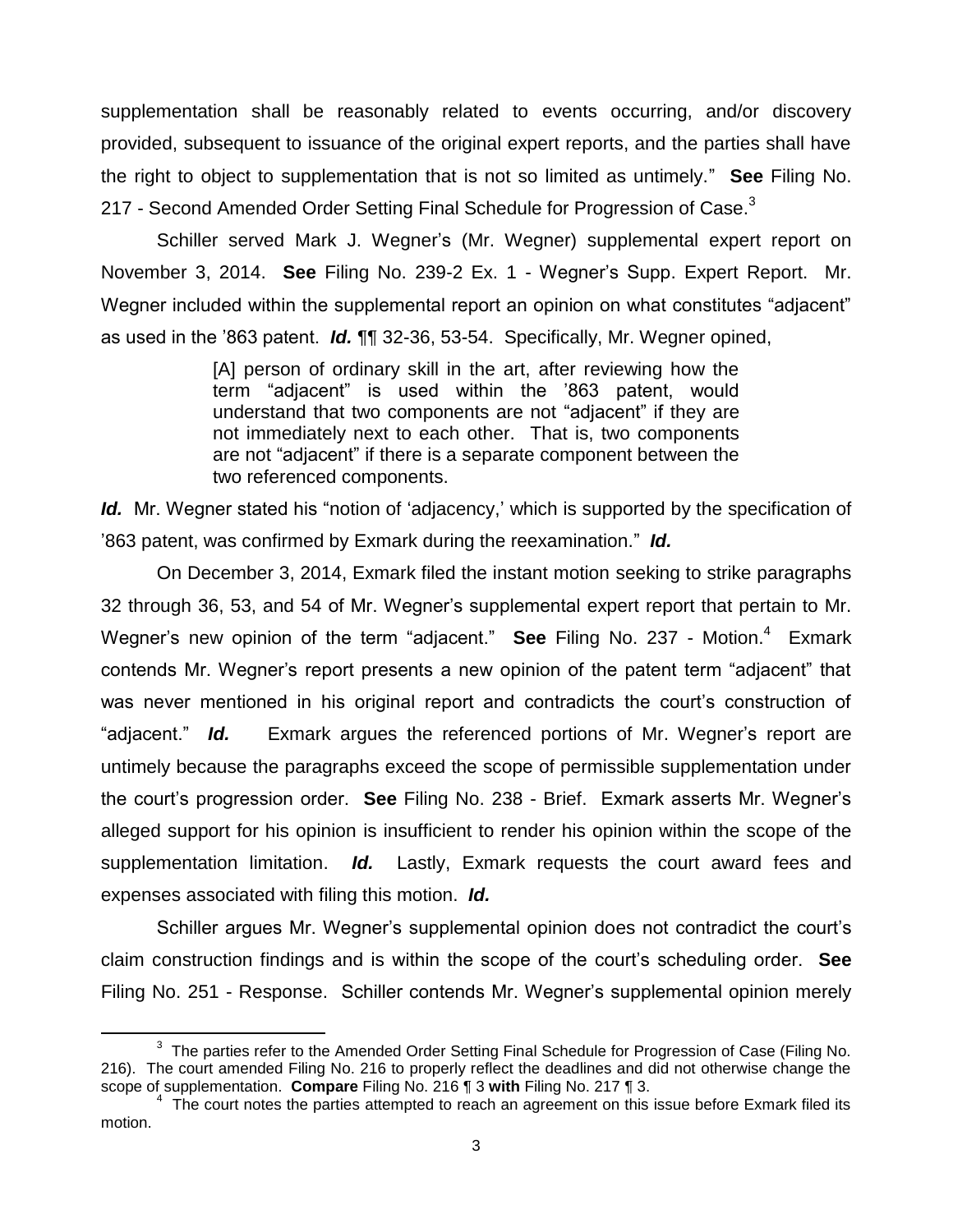contains his understanding of the term "adjacent," as a person with ordinary skill in the art, which will aid the jury in determining a question of fact. *Id.* Schiller further argues Mr. Wegner's opinion in the supplemental report is reasonably related to events that occurred during the patent reexaminations, specifically statements made by Exmark's counsel. *Id.* Schiller argues Mr. Wegner used Exmark's assertion the word "between" should be construed based on its "typical usage" to offer his opinion about "adjacent." *Id.*

In reply, Exmark reiterates Mr. Wegner's supplemental opinion of "adjacent" improperly attempts to re-construe the claim construction already decided by the court. **See** Filing No. 252 - Reply. Exmark argues there is no support for Schiller's argument that Mr. Wegner can testify about his infringement comparison based on a claim construction that is different from the court's claim construction. *Id.* Exmark also reiterates there is no rational relationship between Exmark's statements about the term "between" during the reexaminations and Mr. Wegner's new opinion of the term "adjacent." *Id.*

#### **ANALYSIS**

Federal Rule of Civil Procedure 16 provides "the court may issue any just orders, including those authorized by Rule 37(b)(2)(A)(ii)-(vii), if a party or its attorney . . . fails to obey a scheduling or other pretrial order." Fed. R. Civ. P. 16(f)(1)(C). Federal Rule of Civil Procedure 37, in turn provides that if a party "fails to obey an order to provide or permit discovery . . . the court where the action is pending may issue further just orders" including, "prohibiting the disobedient party from supporting or opposing designated claims or defenses, or from introducing designated matters in evidence." Fed. R. Civ. P. 37(b)(2)(A)(ii). "Rule 37(b)(2)(A) vests courts with broad discretion to issue sanctions for failure to comply with discovery orders." *Arctic Cat Inc. v. Bombardier Recreational Prods., Inc.*, No. 12-2692, 2014 WL 4055362, at \*4 (D. Minn. Aug. 14, 2014) (citation omitted).

The court agrees with Exmark, the cited portions of Mr. Wegner's supplemental report do not comply with the court's restrictions on supplementation. Mr. Wegner's opinion of the term "adjacent" is not "reasonably related to events occurring, and/or discovery provided, subsequent to issuance of the original expert reports[.]" Schiller has not identified a reasonable relation between Exmark's counsel's discussion of the term "between" during the reexamination and Mr. Wegner's new opinion of the term "adjacent."

4